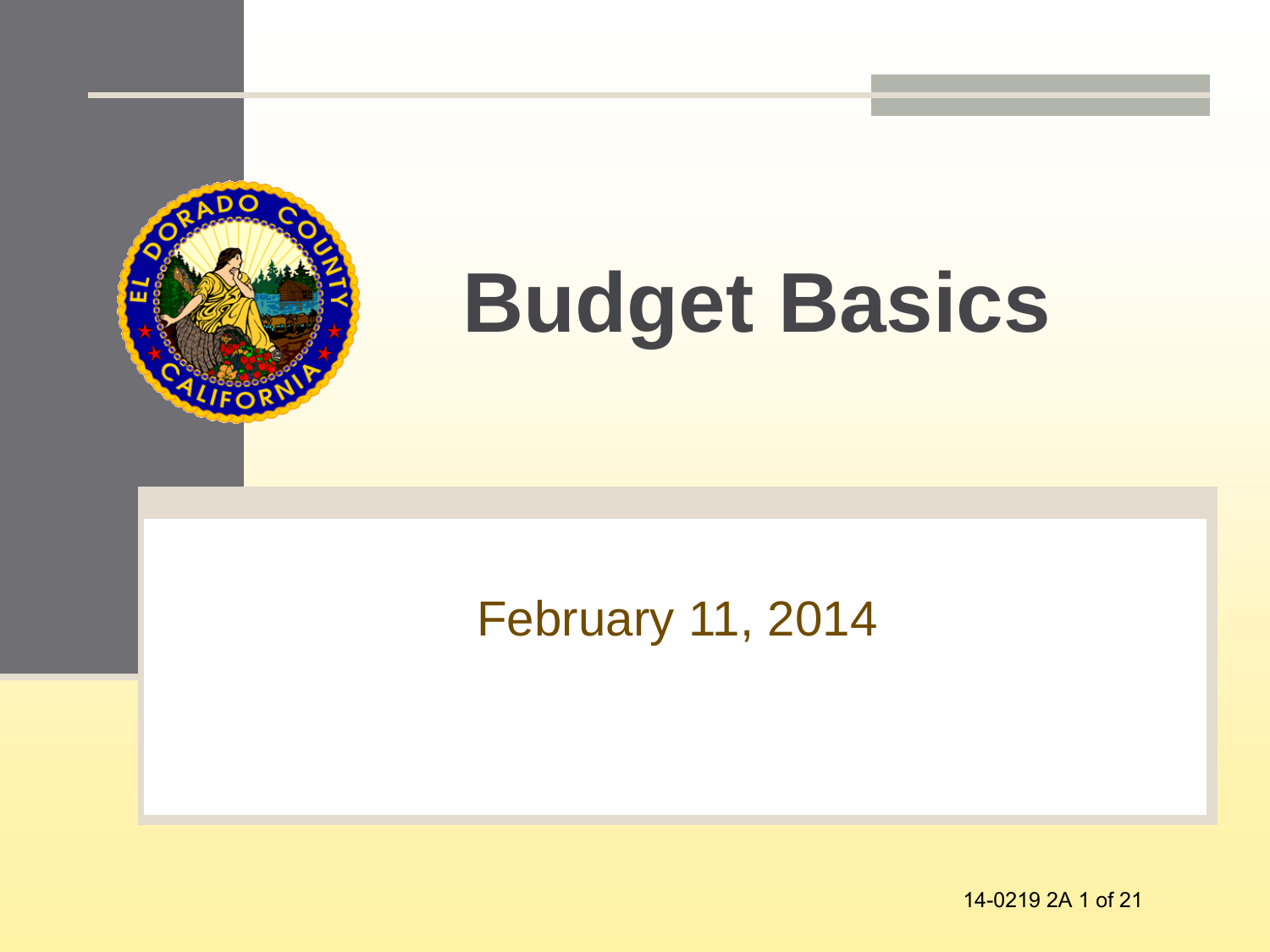#### What is a Budget? It's not just numbers!

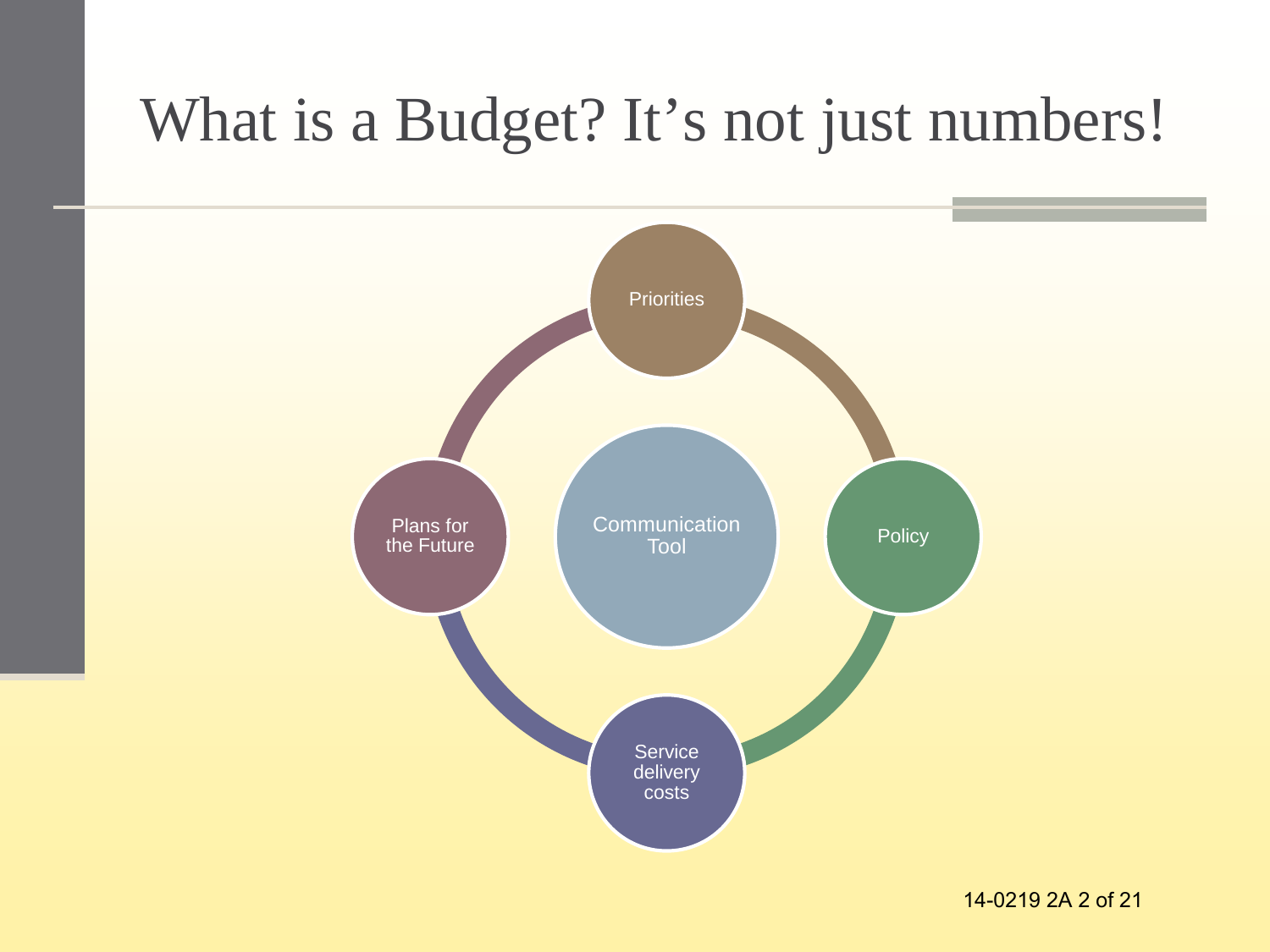### Examples of Priorities



14-0219 2A 3 of 21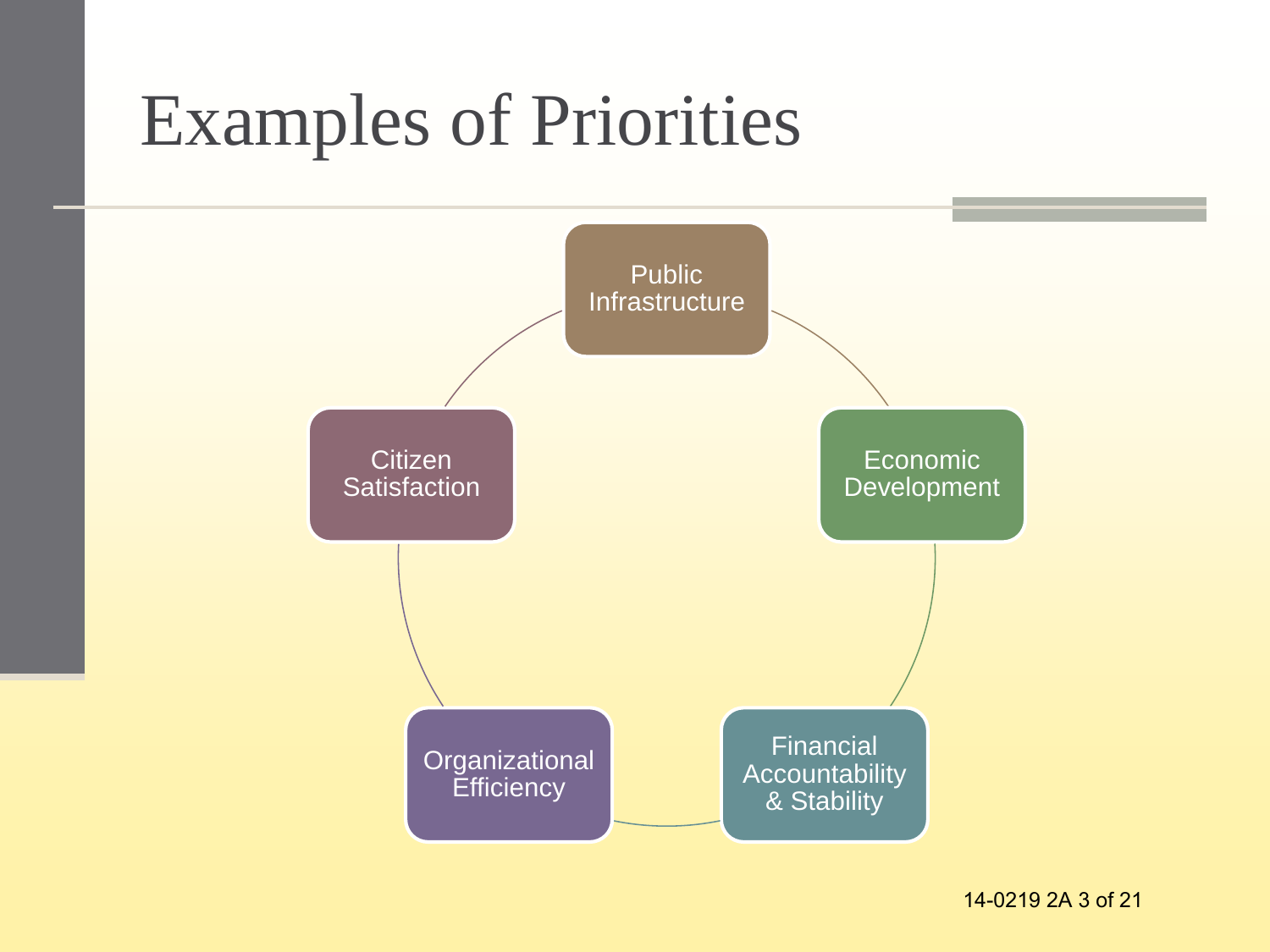## Examples of Policies

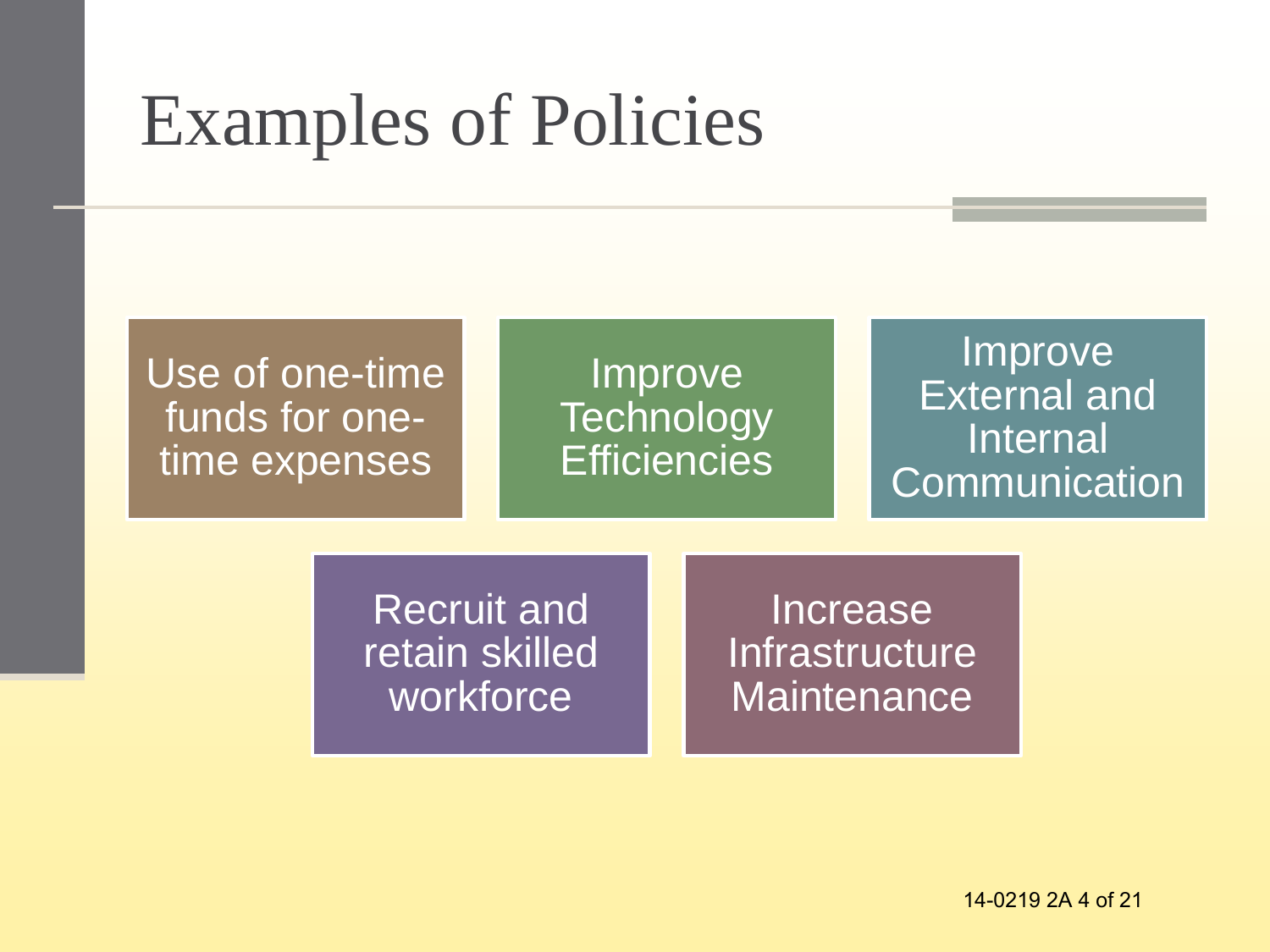#### Plans for the Future

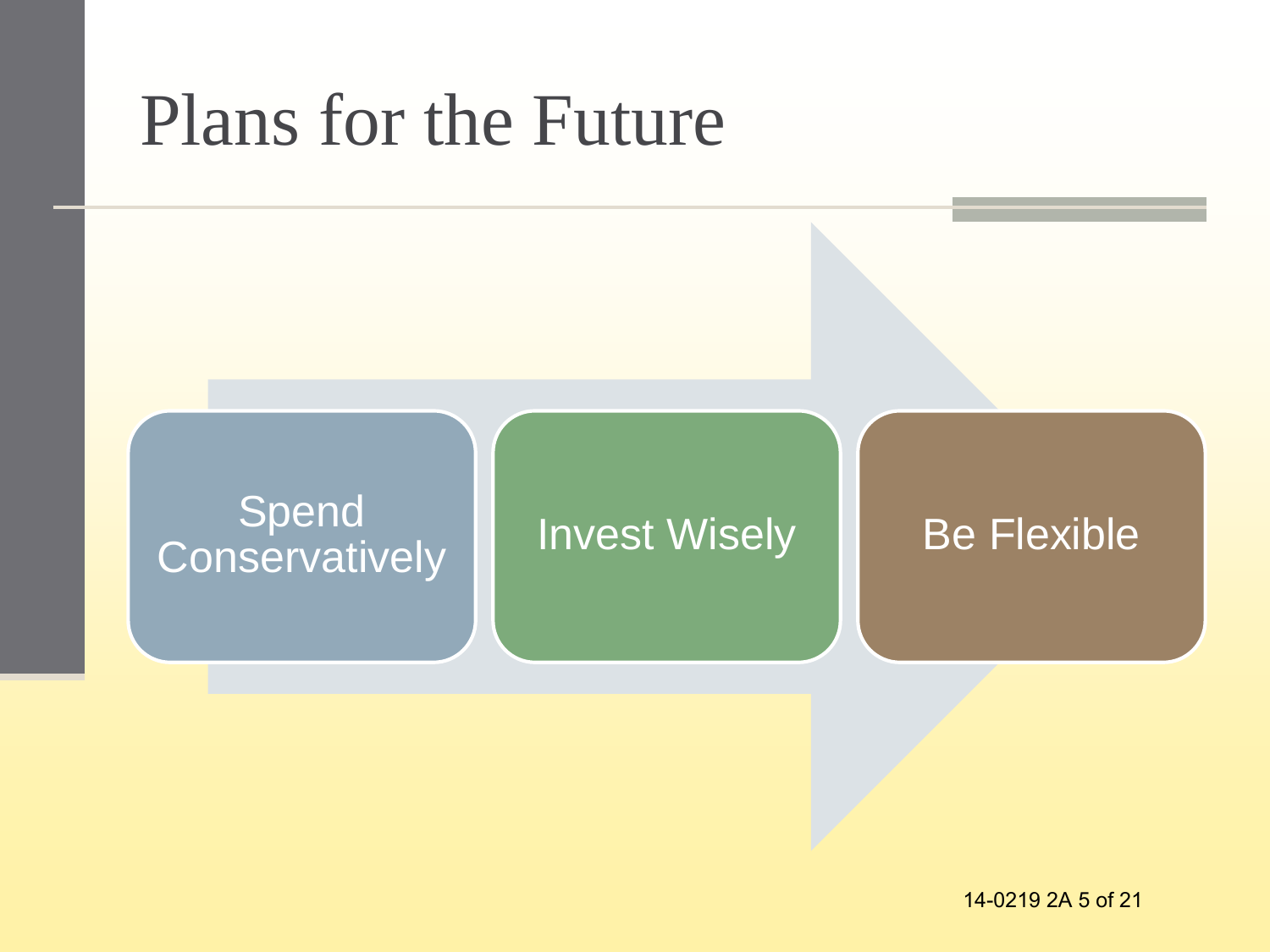## Budget Calendar

#### **January**

- Preparation of Mid-year report
- Departments project fiscal year end performance
- Governor's State Budget released
- Salary projections for next Fiscal Year are calculated

#### February

- Mid-year report is presented to the Board
- Budget direction for next Fiscal Year budget set
- Budget kick-off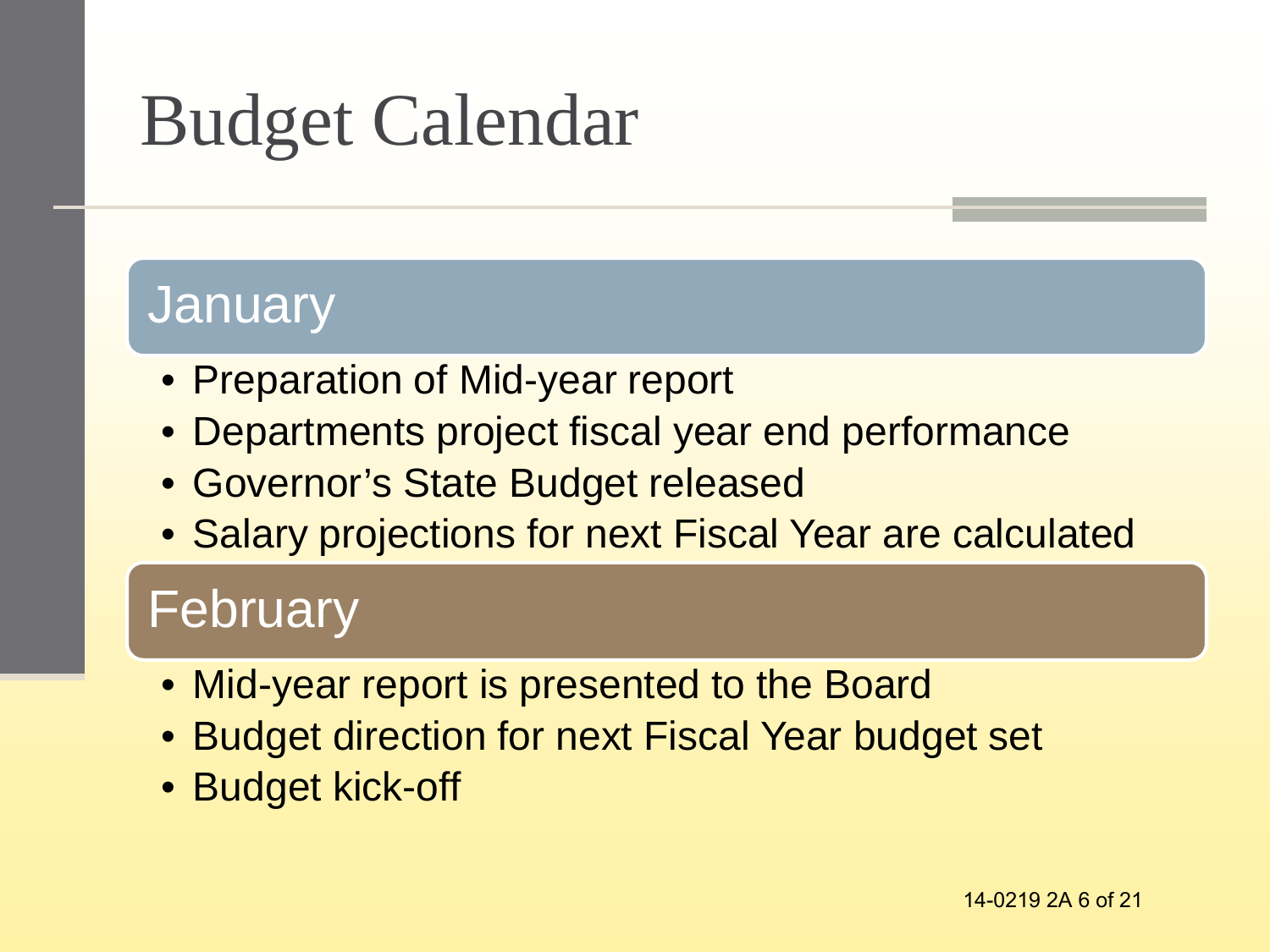## Budget Calendar

#### March

- Statement of County goals adopted
- Department preparation of next Fiscal Year budget

#### April

- Department budgets due to Chief Administrative Office for review
- 3<sup>rd</sup> Quarter projections

#### **May**

- Governor's May Revise released
- Budget Book completed
- Functional group meetings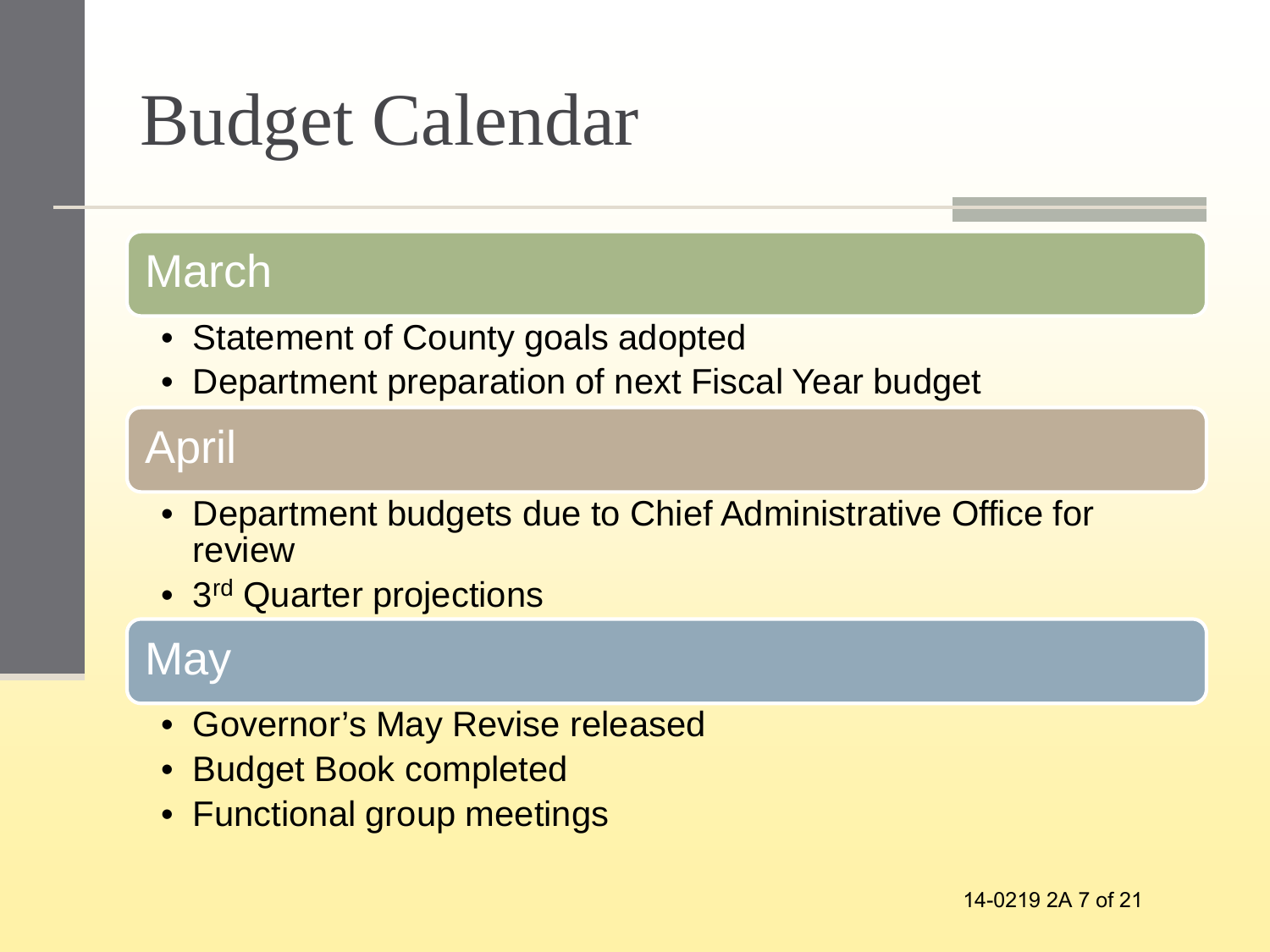## Budget Calendar

#### June

- Budget Workshop
- Recommended Budget Approved

#### July

• Year end

#### August

- Books close for prior Fiscal Year
- Budget Addenda Changes to Recommended Budget based on year end close and any additional State actions

#### September

- Budget Hearings
- Budget Adoption

#### October-December

- Adopted Budget book compiled by the Auditor-Controller
- Monthly budget monitoring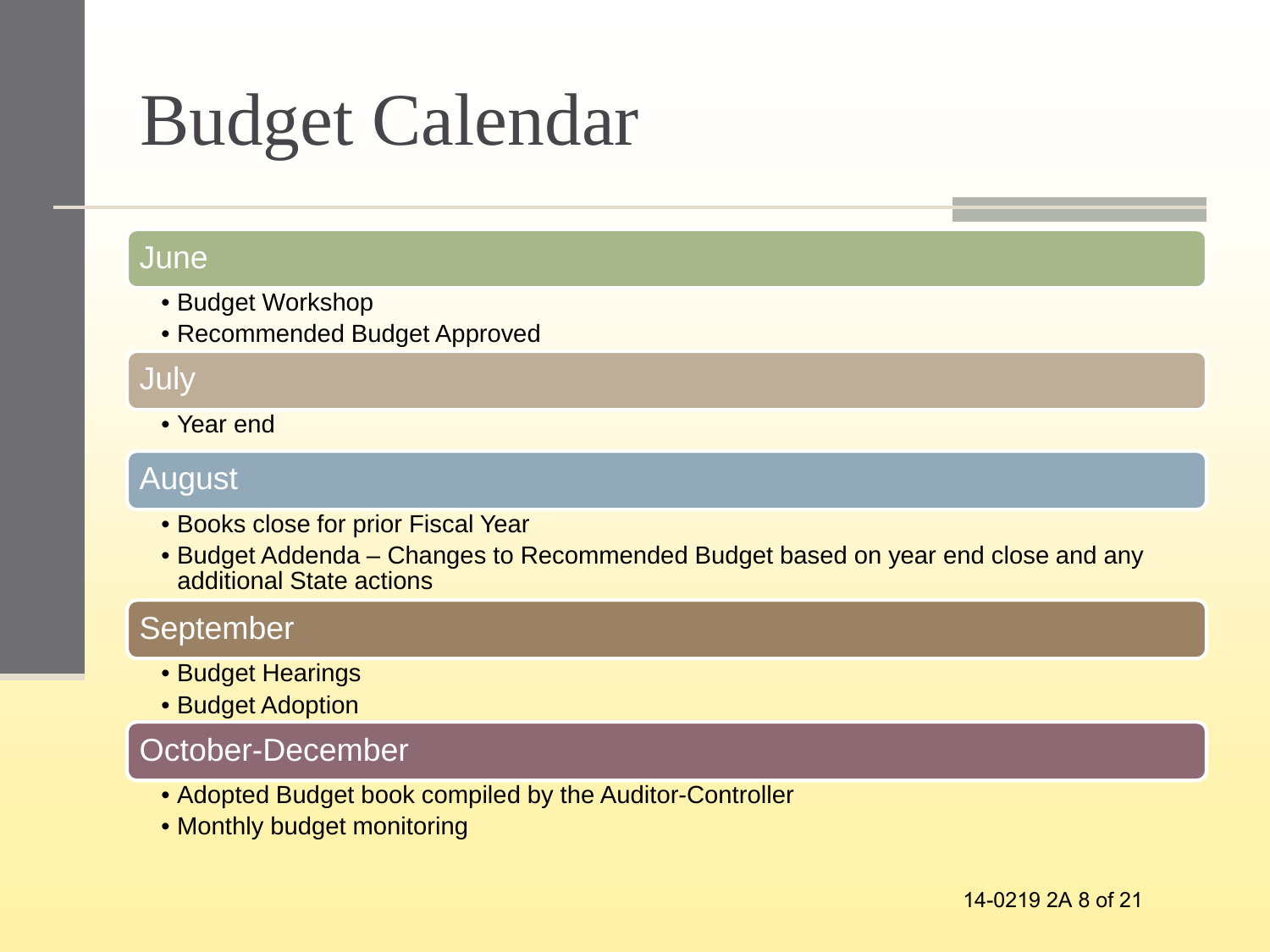### **What about the numbers?**

- The budget is a forecast of all planned revenue and expenses
- **Provides a model for how the county might** perform financially given certain assumptions about the future
- **Enables the actual financial performance of** the county to be measured against the forecast
- A budget should balance:
	- **Total revenue equals total appropriations**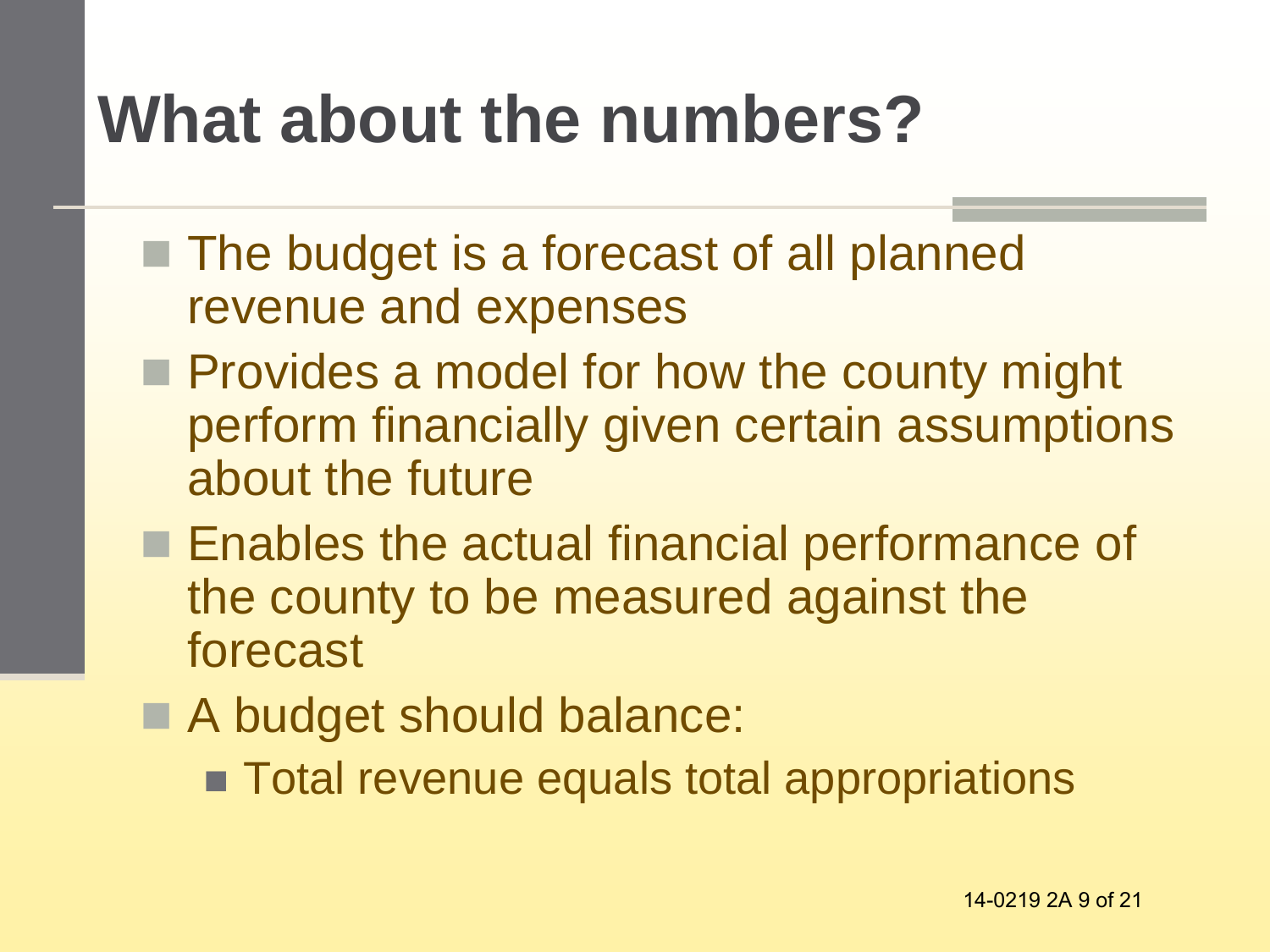## **Is the Budget balanced?**

#### ■ The Budget is balanced **Projected Revenue = Projected Appropriations**

![](_page_9_Figure_2.jpeg)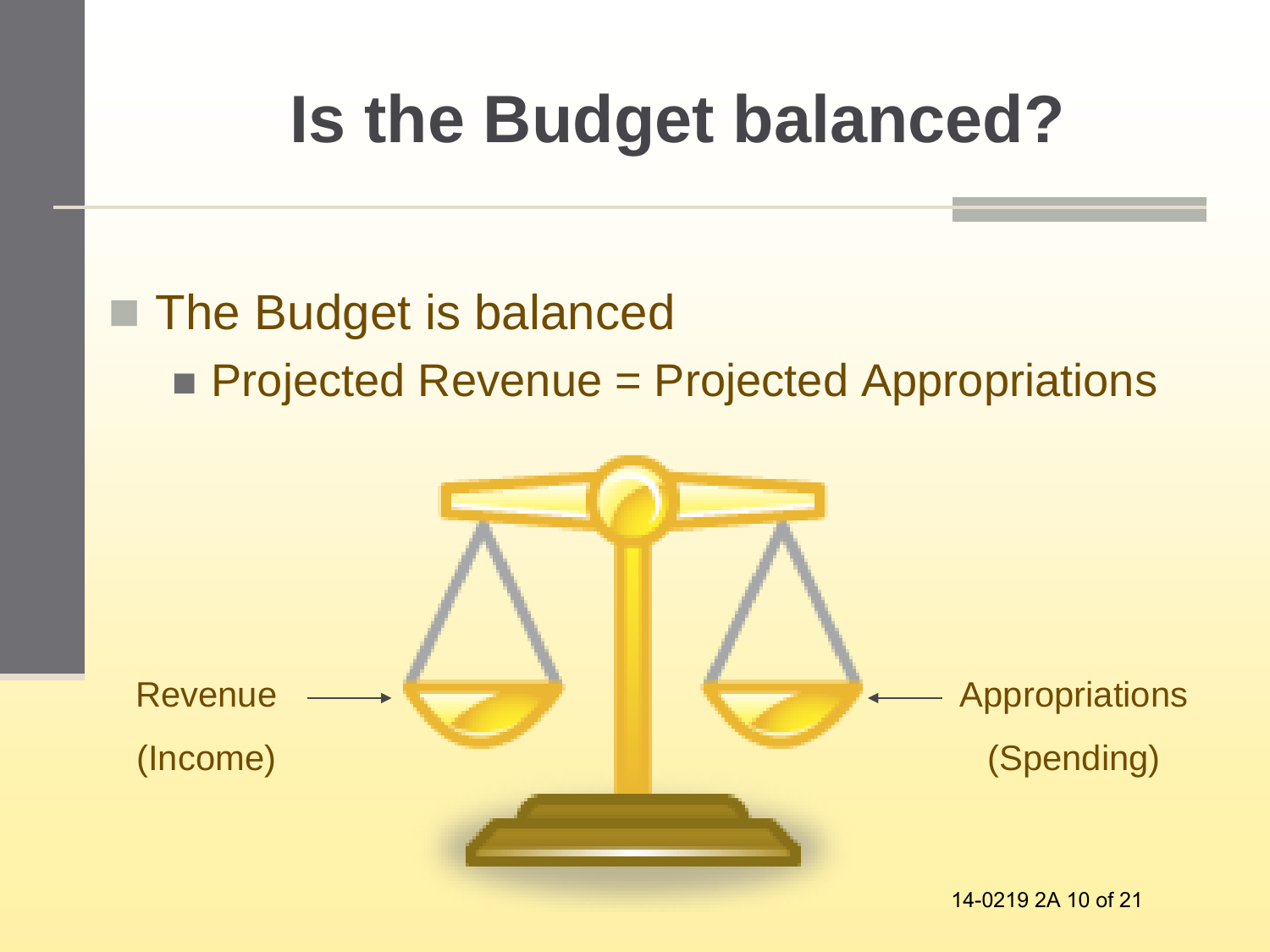#### However….Future year deficits

![](_page_10_Figure_1.jpeg)

14-0219 2A 11 of 21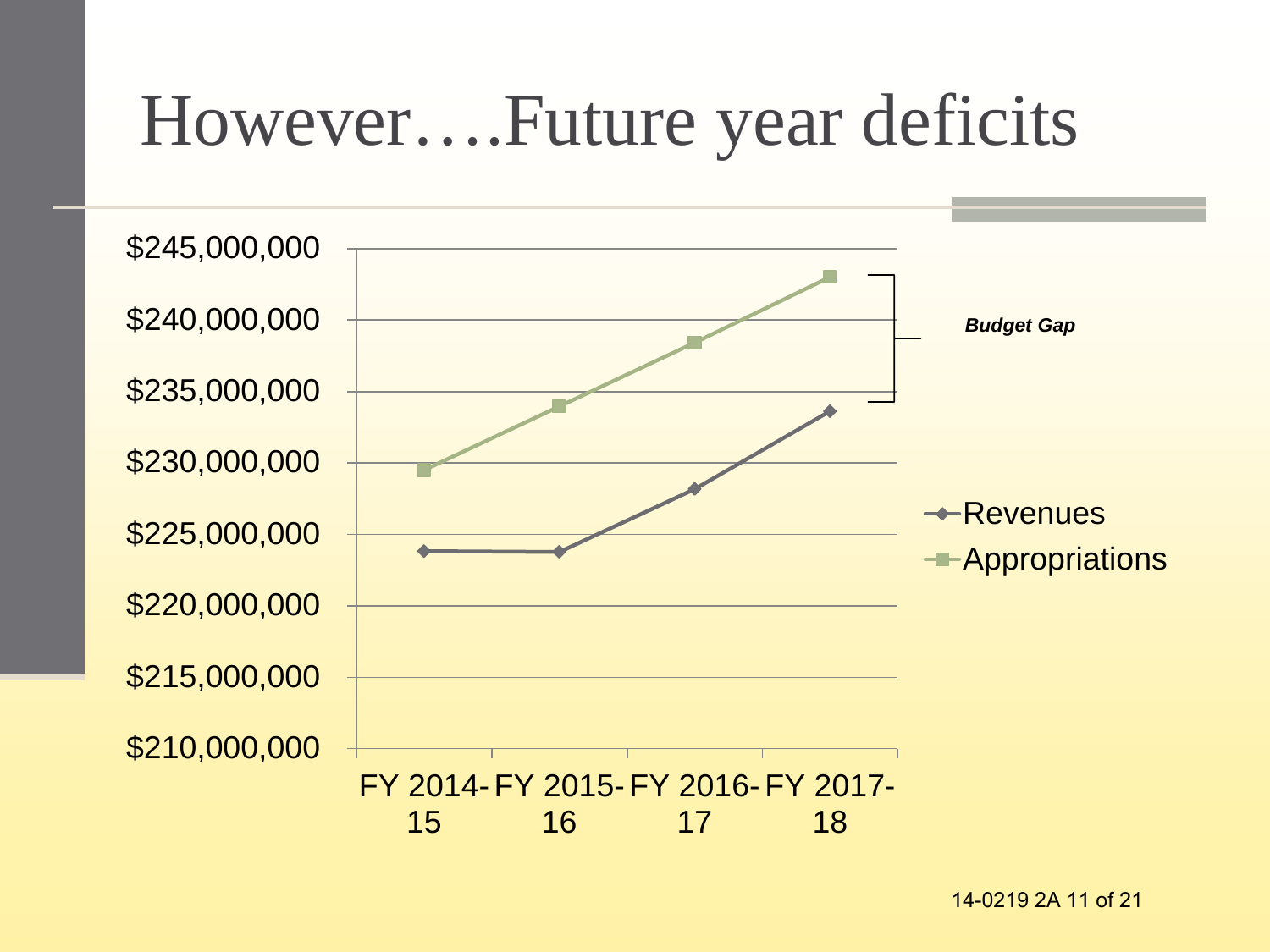## Why Budget "policy" is so critical

- Use of one-time revenues or savings for onetime expenses
- $\blacksquare$  If you use one time revenues or savings for ongoing operational expenses, the budget gap widens
- **If you spend conservatively and invest wisely** in programs that create organizational efficiencies, the budget gap closes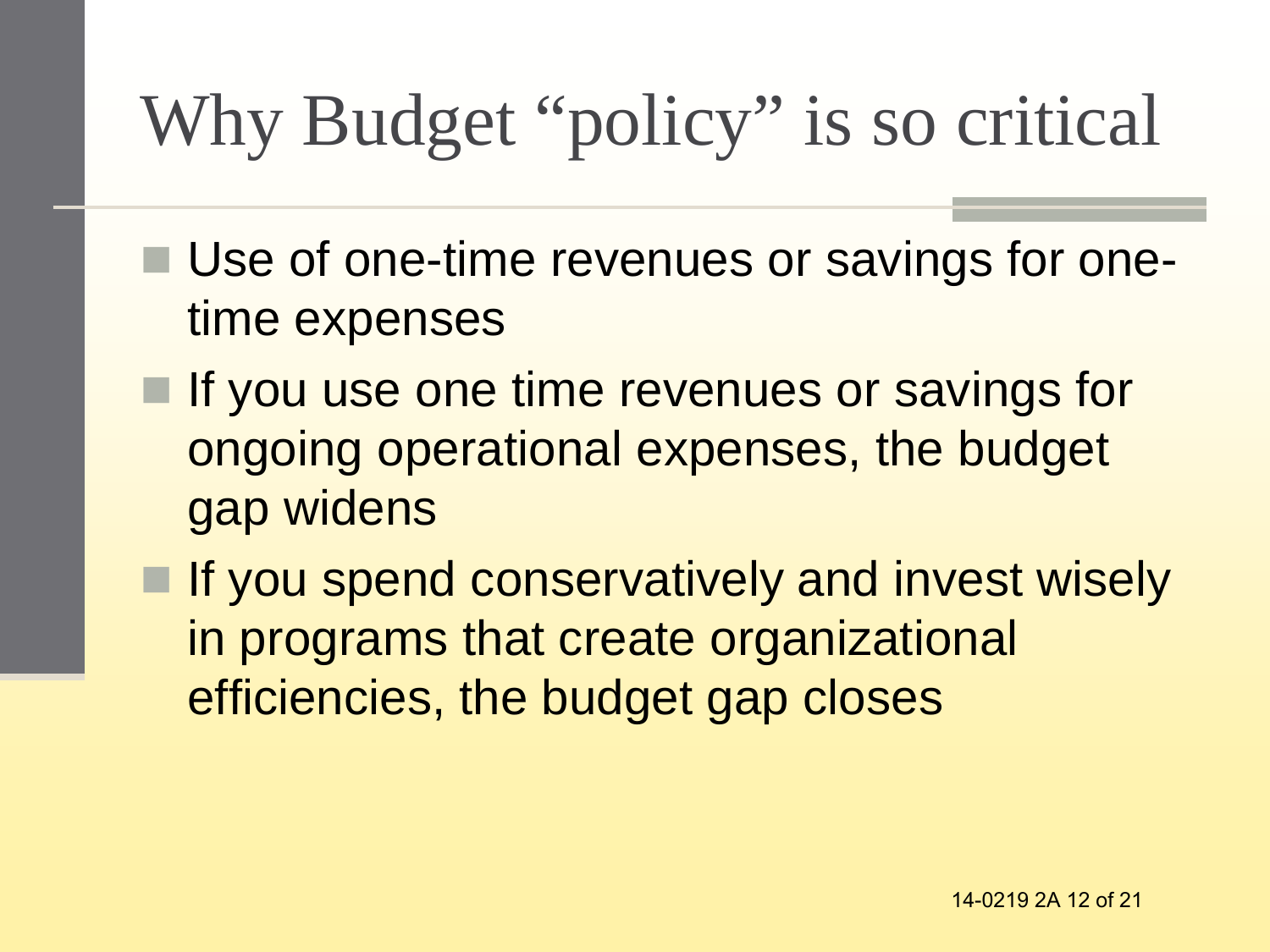## How big is the Budget?

#### **TOTAL** Budget = \$591,369,652

- General Fund =  $$249,166,910$
- $\blacksquare$  Special Revenue Funds = \$227,653,311
- Accumulative Capital Outlay Fund = \$21,875,818
- Internal Service Funds =  $$41,745,195$ 
	- Risk Management & Fleet
- Enterprise Funds =  $$1,692,649$ 
	- Airports
- Special Districts & Other Agencies = \$49,235,769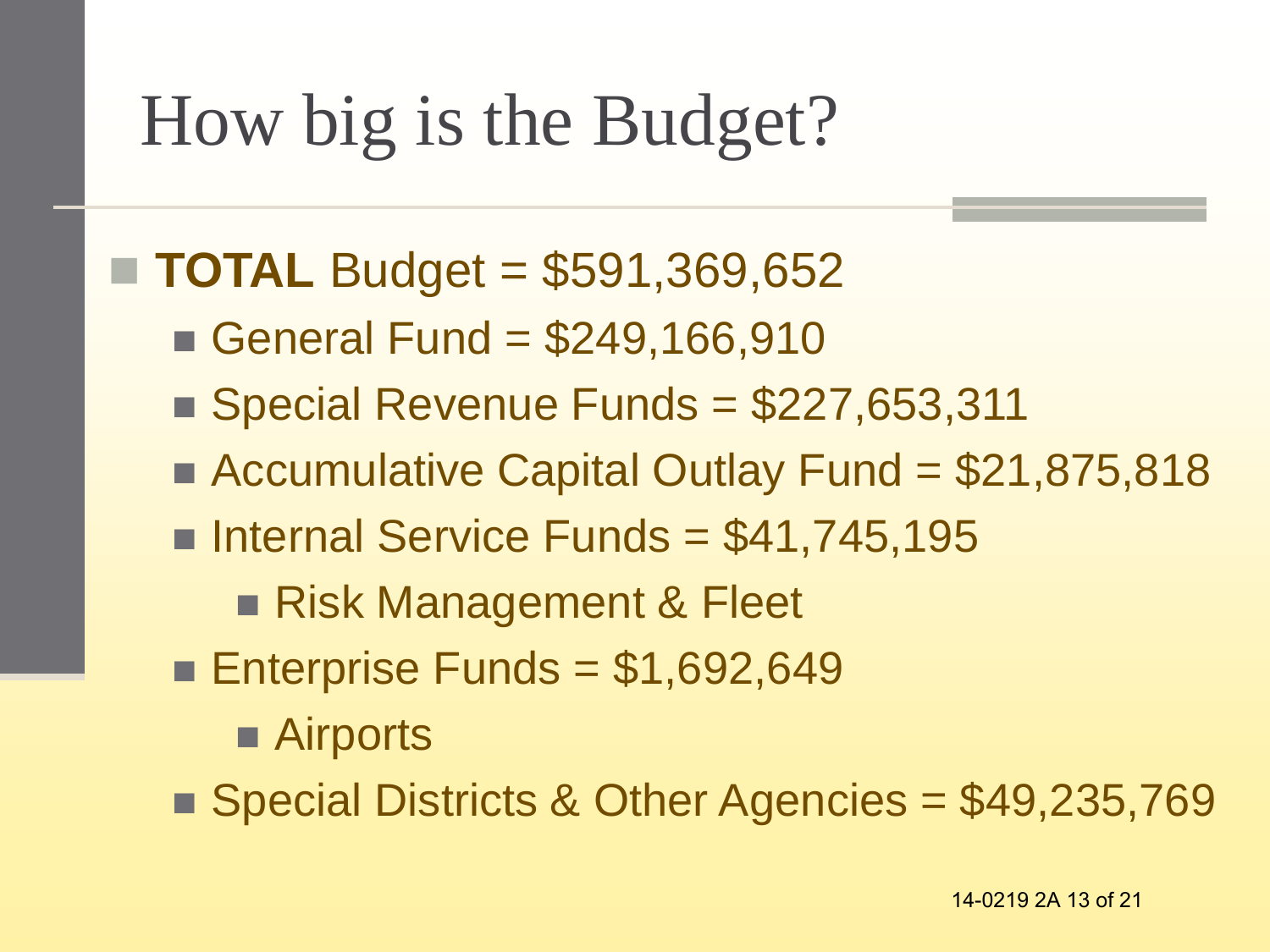### **What is the General Fund?**

- The General Fund is the slice of the budget primarily funded with discretionary dollars
- The FY 2013-14 Adopted Budget includes appropriations totaling \$138,114,321 of General Fund discretionary dollars
- **This is where the Board has the authority to** decide how to allocate the dollars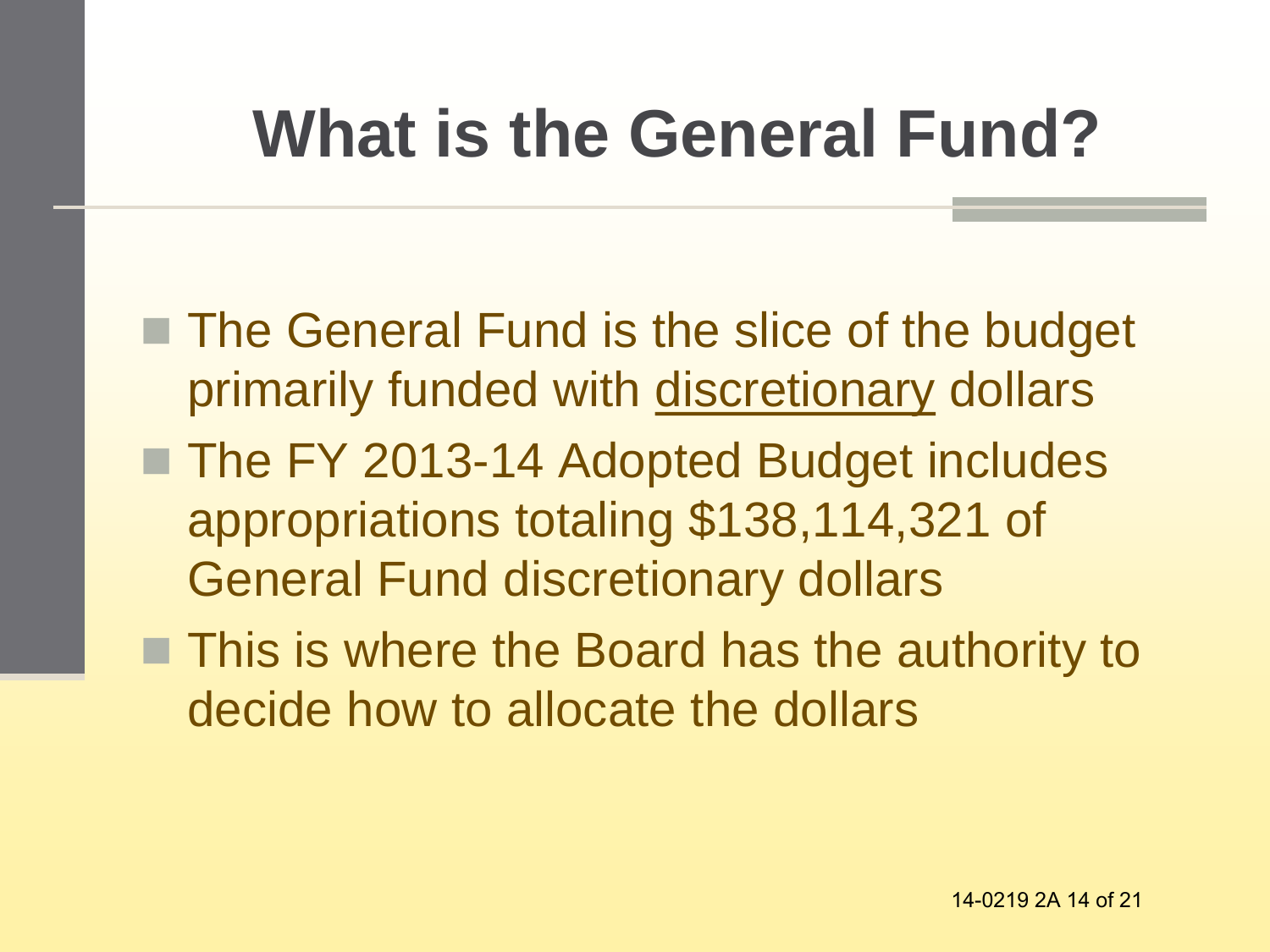### **How does the General Fund support county programs?**

- Departments get money from different sources ■ For example: grants, state & federal agencies, and charges for service
- When that doesn't cover all of the department's costs, the difference is made up with other General Fund discretionary dollars
- **These other discretionary dollars are a department's "Net County Cost"**
- **Departments are required to live within their "Net** County Cost" to ensure that no additional General Fund support is required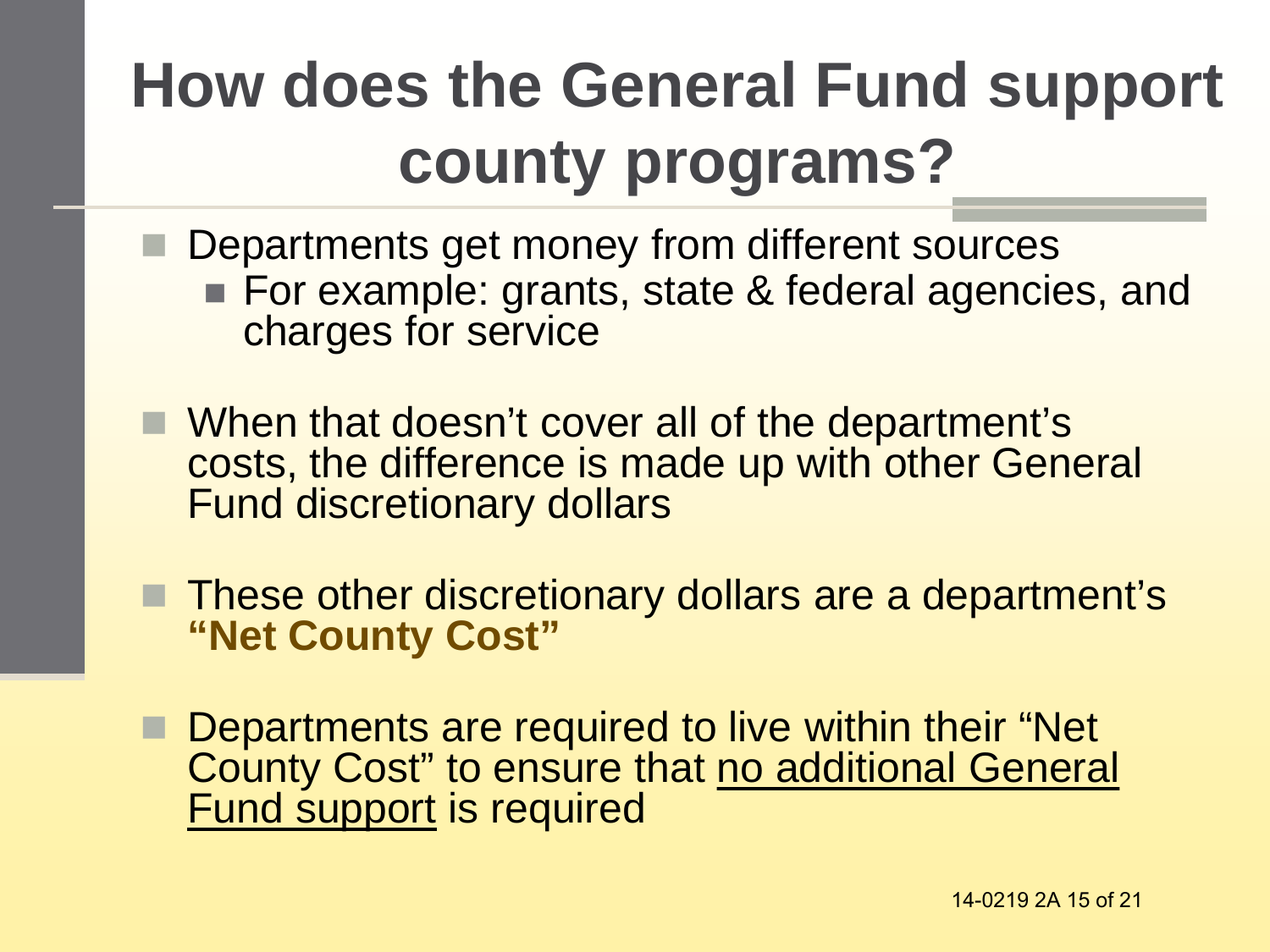#### **Distribution of Net County Cost by Program Area FY 2013-14**

![](_page_15_Figure_1.jpeg)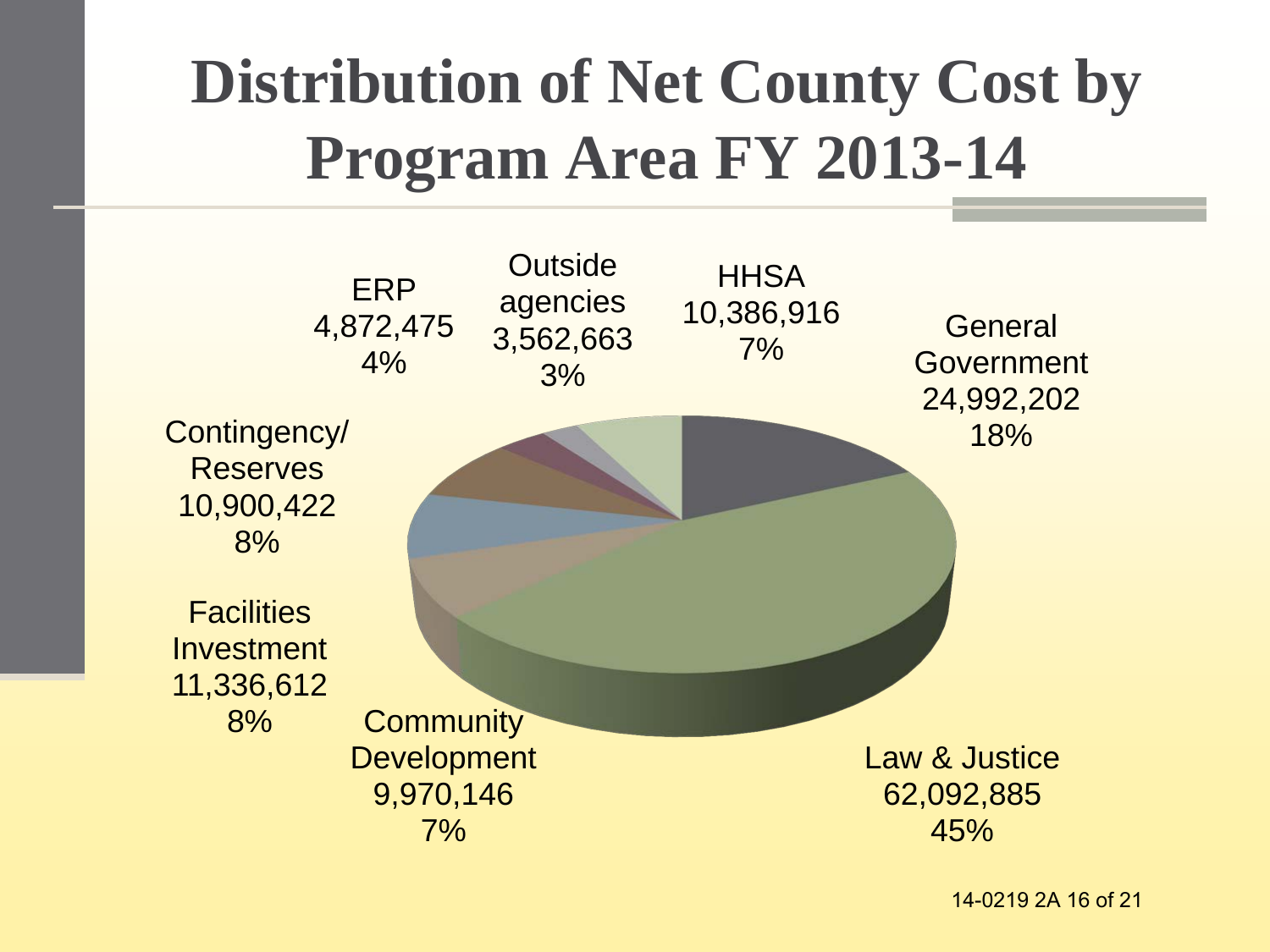## **Does the Budget contain General Fund reserve funds?**

**Funds set aside for "rainy day" including:** ■ \$9.4 million in reserves ■ 5% of adjusted General Fund appropriations ■ \$10.2 million for contingency

■ \$7.1 million saved for Investment Strategy **(One time funds for one-time costs)**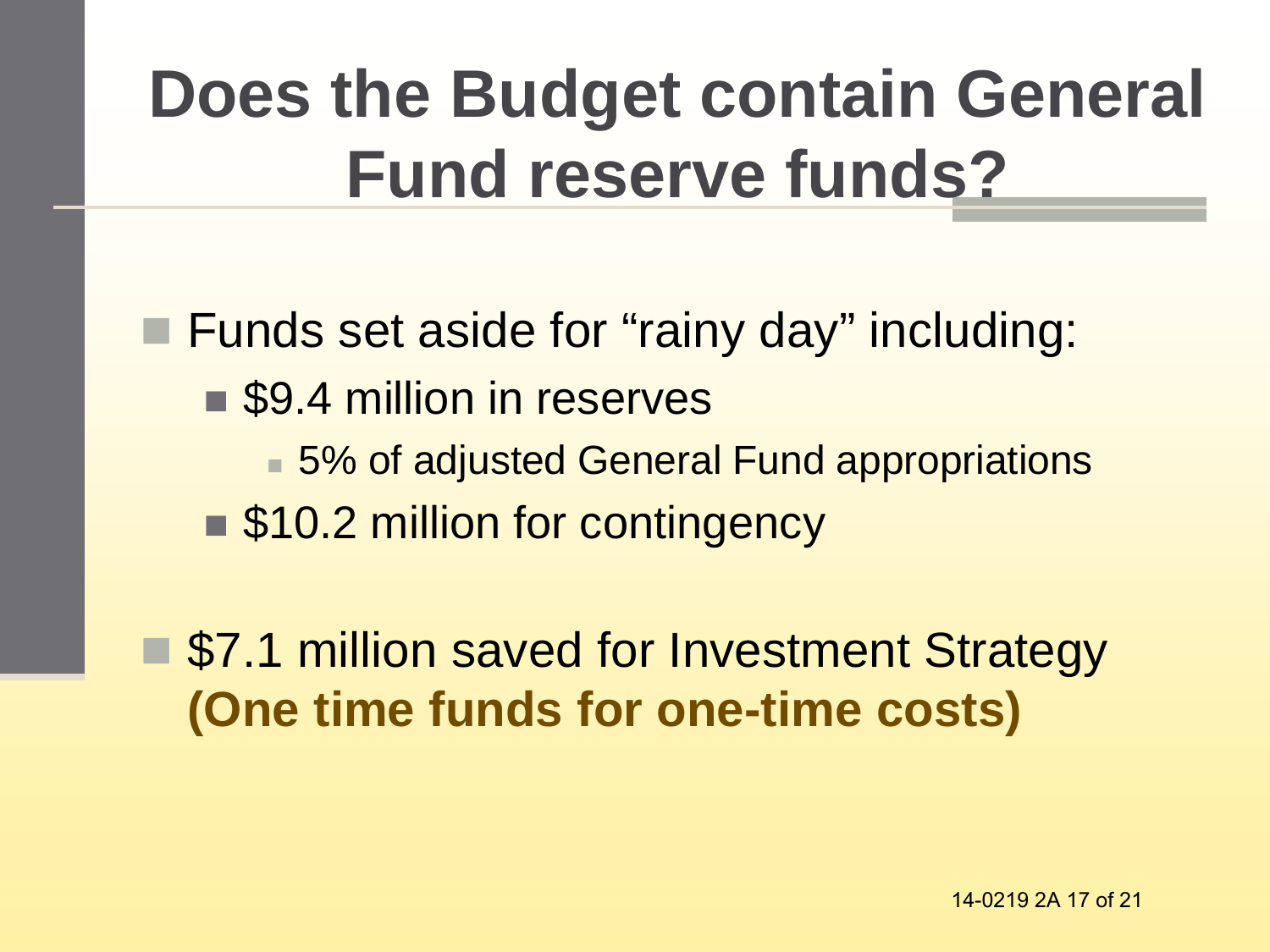## Goal of Investment Strategy

![](_page_17_Figure_1.jpeg)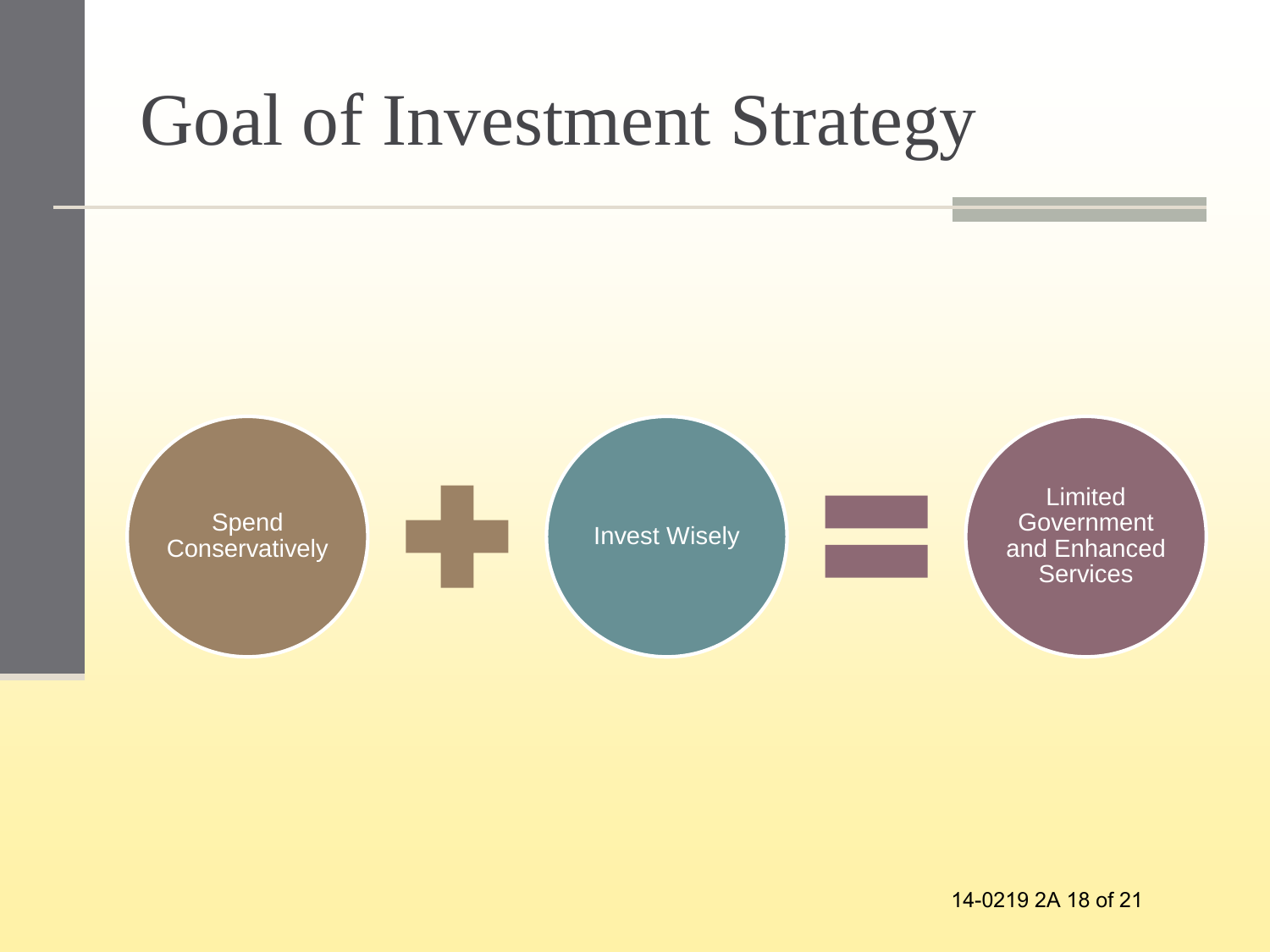### Current Investment Priorities

#### **■ Facilities**

- 15 Year \$46M investment in deferred maintenance of current facilities
- New Sheriff facility
- **Information Technology** 
	- **FENIX**
	- Hardware/software (mainframe conversion)
- **Human Resources** 
	- **Investment in staff**
	- **Investment in training**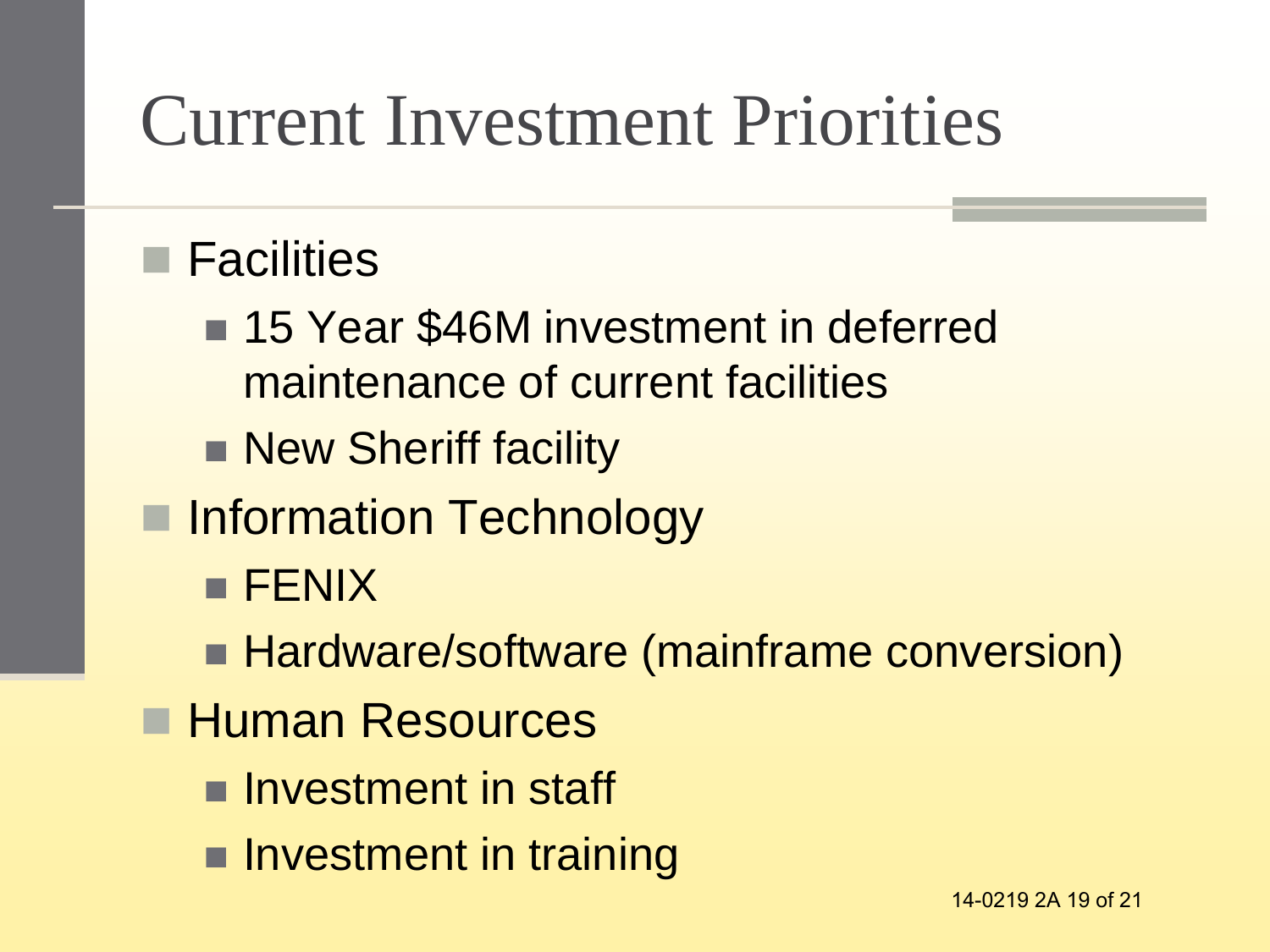## Guiding Principles for FY 14-15

- One time funds used for investment priorities
	- **Facilities**
	- **Information Technology**
	- **Human Resources**
- No new growth in positions unless efficiencies can be shown
- **Focus on change management, process** improvements and fiscal efficiencies related to implementation of FENIX